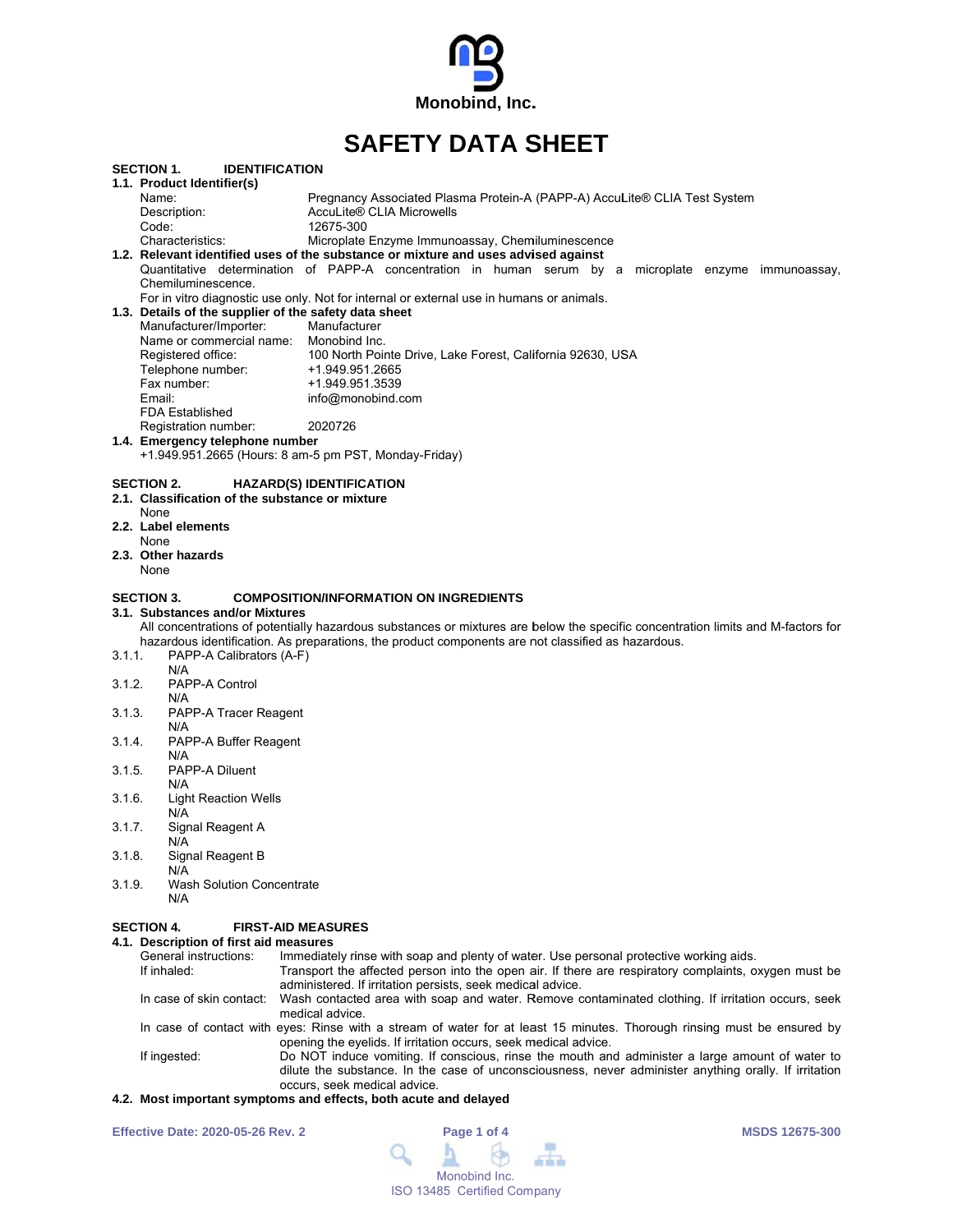No data available

4.3. Indication of any immediate medical attention and special treatment needed No data available

#### **SECTION 5. FIRE-FIGHTING MEASURES**

# 5.1. Extinguishing media

- Carbon dioxide, dry powder, foam, water
- 5.2. Special hazards arising from the substance or mixture
- None

# 5.3. Advice for firefighters

Wear appropriate personal protective equipment and clothing. Wear self-contained breathing apparatus, if necessary.

#### **SECTION 6. ACCIDENTAL RELEASE MEASURES**

- 6.1. Personal precautions, protective equipment and emergency procedures
- Avoid contact with skin and eyes. Wear suitable personal protective clothing.

### 6.2. Environmental precautions

- Avoid penetration into sewerage systems, surface and ground water. Avoid soil pollution.
- 6.3. Methods and material for containment and cleaning up

Cover with suitable absorbing material. After removing the substance, rinse the spot of spilling thoroughly with water and soap. Dispose of waste according to all federal, state, and local regulations.

6.4. Reference to other sections

See Section 8 for personal protective equipment. See Section 13 for appropriate disposal methods.

#### **SECTION 7. HANDLING AND STORAGE**

### 7.1. Precautions for safe handling

Avoid spills. Avoid contact with skin, eyes and clothing. Use suitable protective means to work with the substance. Use in a well-ventilated area. Follow good manufacturing practices when using product. Do not drink, smoke, or eat in work areas.

# 7.2. Conditions for safe storage, including any incompatibilities

- 721 Kit and unopened components:
	- Store at temperatures between + 2 and + 8  $^{\circ}$ C in a dry and dark place until expiration date. Avoid extended exposure to heat and light.
- $7.2.1.$ Opened components:
	- Stable for sixty (60) days when stored at 2-8 °C.
- $7.2.2.$ For prepared reagents (see product insert):

Diluted wash buffer should be stored at room temperature (2-30 °C) for up to 60 days.

Working Signal solution should be stored at 2-8 °C and is stable for thirty-six (36) hours.

### 7.3. Specific end uses

Product procedure should be performed by a skilled individual or trained professional for in vitro diagnostic use only.

#### **SECTION 8. EXPOSURE CONTROL/PERSONAL PROTECTION**

### 8.1. Control parameters

No substances with occupational exposure limits.

### 8.2. Exposure controls

| 8.2.1. | Eye/face protection:    | Safety glasses or goggles with side shields recommended                                                                                                                 |
|--------|-------------------------|-------------------------------------------------------------------------------------------------------------------------------------------------------------------------|
| 8.2.2. | Skin protection:        | Compatible protective gloves recommended. Wash hands after properly removing and                                                                                        |
|        |                         | disposing of gloves.                                                                                                                                                    |
|        | Other skin protection:  | Laboratory coats are recommended.                                                                                                                                       |
| 8.2.3. | Respiratory protection: | No respiratory protection is required. Use product in rooms enabling good ventilation. If<br>local exhaustion is necessary, general (forced) exhaustion is recommended. |
| 8.2.4. | Thermal hazards:        | None                                                                                                                                                                    |

#### **SECTION 9.** PHYSICAL AND CHEMICAL PROPERTIES

### 9.1. Information on basic physical and chemical properties

911 Appearance: Liquid:

 $9.1.2.$  $9.1.3.$ 914

Physical state (at 20 °C)

Calibrators, Control, Diluent, Tracer Reagent, Buffer Reagent, Wash Solution Concentrate, Signal Solution

| Solid:           | Microtiter strips             |
|------------------|-------------------------------|
| Colour           |                               |
| Straw:           | Calibrators, Control, Diluent |
| Yellow:          | <b>Tracer Reagent</b>         |
| Orange:          | <b>Buffer Reagent</b>         |
| Clear:           | Signal, Wash                  |
| Odour:           | Odourless                     |
| Odour threshold: | Not applicable                |
| pH value:        | Stop solution: $<$ 3          |
|                  | Calibrators: $7.4 \pm 0.2$    |
|                  | Tracer Reagent: $7.3 \pm 0.2$ |
|                  | Buffer: 7.3 ± 0.2             |

Microtiter strips:  $7.5 \pm 0.2$ 



**MSDS 12675-300**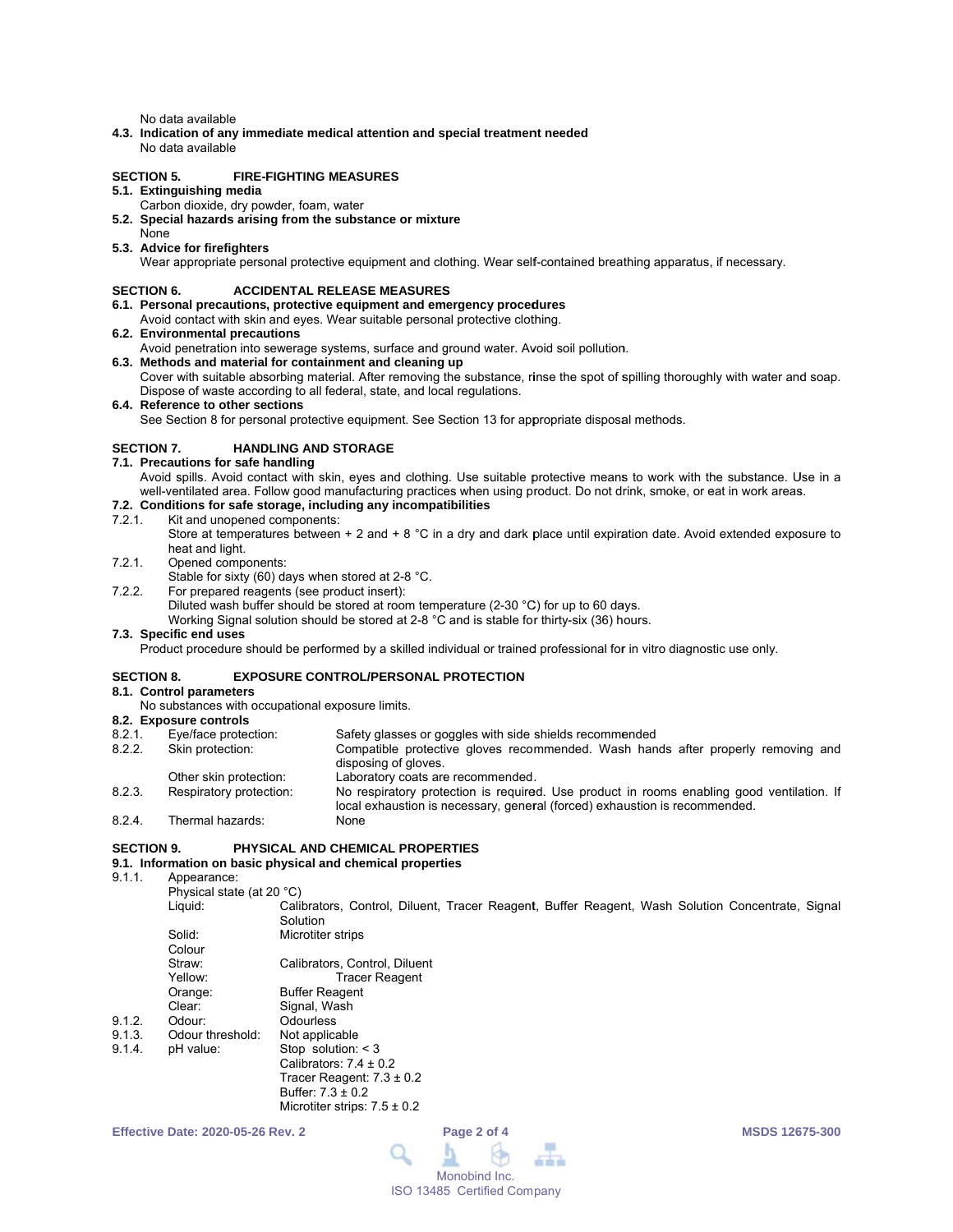- Wash Solution Concentrate:  $8.8 \pm 0.2$ Signal Reagent A:  $9.0 \pm 0.2$
- Signal Reagent B:  $5.0 \pm 0.2$
- Melting point/freezing point: Not determined  $9.1.5.$
- $9.1.6.$ Initial boiling point/ boiling range: Not determined
- $9.1.7.$ Not applicable Flash point:
- $9.1.8.$ Evaporation rate: Not determined Flammability (solid, gas):  $9.1.9.$
- Not flammable  $9.1.10.$ Upper/lower flammability or explosive limits: Not applicable
- $9.1.11$ . Vapour pressure: Not determined
- $9.1.12.$ Vapour density: Not determined
- Relative density:  $9.1.13.$ Not determined
- $9.1.14.$ Solubility: Water soluble
- Partition coefficient: n-octanol/water: 9.1.15. Not determined
- 9.1.16. Auto-ignition temperature: Not applicable
- $9.1.17.$ Decomposition temperature: Not determined
- $9.1.18.$ Viscosity: Not determined None
- 9.1.19 Explosive properties:
- $9.1.20.$ Oxidising properties: Not determined
- 9.2. Other information
- **None**

#### **SECTION 10. STABILITY AND REACTIVITY**

10.1. Reactivity

No known reactivity hazards associated with product

10.2. Chemical stability

- Stable under recommended storage conditions
- 10.3. Possibility of hazardous reactions
- No hazardous polymerization
- 10.4. Conditions to avoid
- Excessive heat and light
- 10.5.Incompatible materials
- Acids
- 10.6. Hazardous decomposition products Not determined

### **SECTION 11.**

### **TOXICOLOGICAL INFORMATION:** 11.1.Information on toxicological effects

- $1111$ Acute toxicity: Not determined
- $11.1.2.$ Skin corrosion/irritation: Not determined
- Serious eye damage/irritation: Not determined  $11.1.3.$
- $11.1.4.$ Respiratory or skin sensitisation: Not determined
- Germ cell mutagenicity:  $11.1.5.$ Not determined
- $11.1.6.$ Carcinogenicity: No component of this product present at levels  $\geq 0.1\%$  is identified as probable, possible or confirmed human carcinogen by NTP (National Toxicology Program), IARC (International Agency for Research on Cancer), or OSHA (Occupational Safety & Health Administration)  $11.1.7.$ Reproductive toxicity: Not determined
- $11.1.8.$ STOT-single exposure: Not determined
- 11.1.9. STOT-repeated exposure: Not determined
- 11.1.5. CTOT-repeated ex-Not determined
- 11.1.11. Information on likely routes of exposure:
- No known health effects If ingested: If inhaled: No known health effects If contact with skin: No known health effects If contact with eyes: No known health effects
- 11.1.12. Symptoms related to the physical, chemical, and toxicological characteristics: None after short or long-term exposure

#### **SECTION 12. ECOLOGICAL INFORMATION**

# 12.1. Toxicity

- Not determined.
- 12.2. Persistence and degradability
- Not determined
- 12.3. Bioaccumulative potential Not determined
- 12.4. Mobility in soil
- Not determined
- 12.5. Results of PBT and vPvB assessment Not determined
- 12.6. Other adverse affects Not determined

**Effective Date: 2020-05-26 Rev. 2**